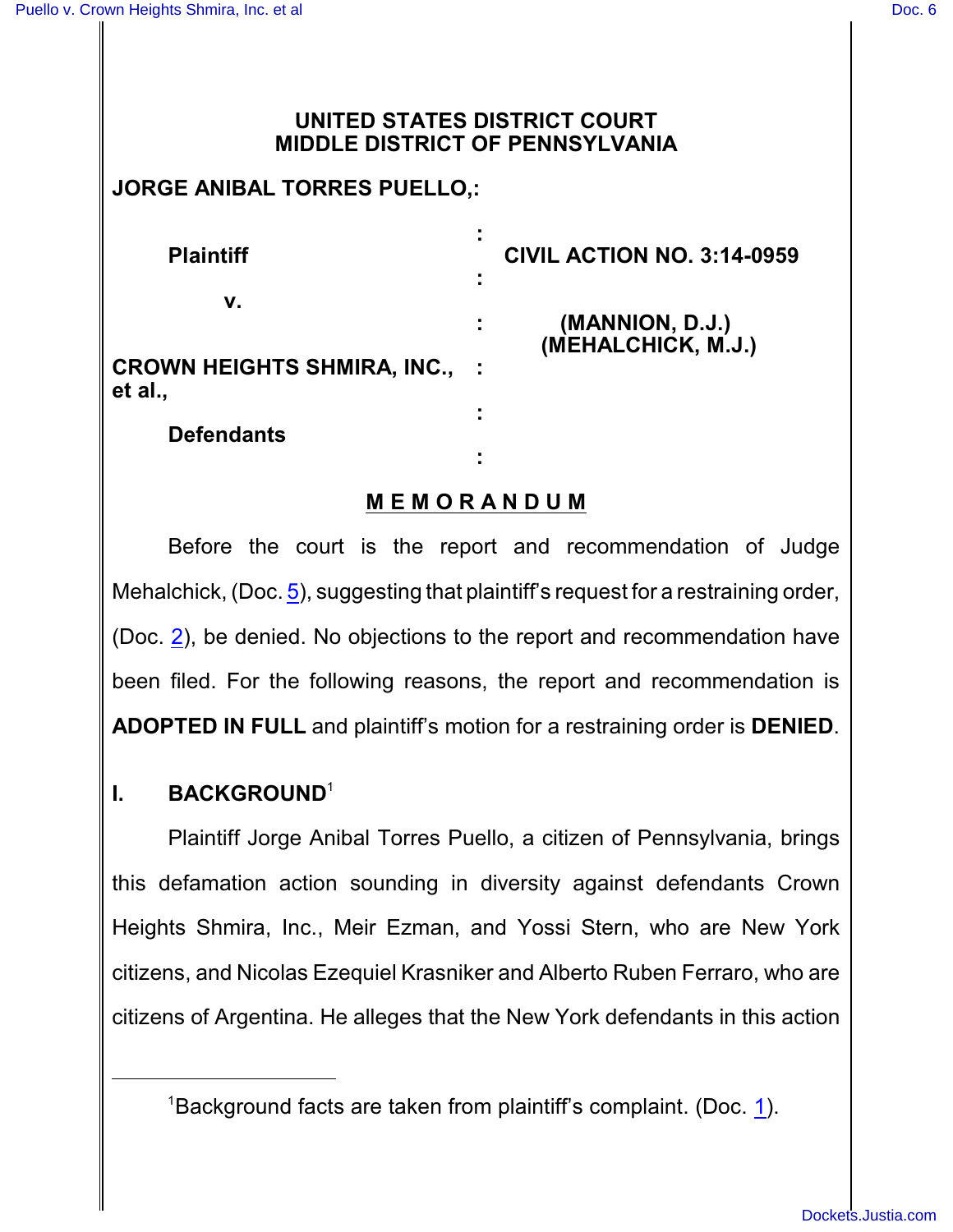published defamatory statements about him on flyers aimed at the Jewish community in the Crown Heights neighborhood of Brooklyn, New York and on the Internet. He alleges that he is falsely being characterized to the community as someone who pretends to be Jewish, who kidnaps young children, and who offers false jobs, among other false information. He also alleges that the Argentinian defendants posted similar defamatory statements on the website of Periodismo Kosher Argentina, a business that they own. Plaintiff seeks damages for these defamatory remarks.

Plaintiff also filed an emergency motion for a restraining order, alleging that he has been harassed by people, whom he does not identify, who read the published defamatory statements and believe that his children are actually victims of kidnapping. He alleges that an unknown person pulled defendant over while he was driving with his children in the car and harassed him at gunpoint as a result of the publications of defendants. (Doc. [2](http://ecf.pamd.uscourts.gov/doc1/15504645770)). He requests that the court issue a temporary restraining order mandating that the previously published statements be removed, and that no more such defamatory statements be published.

#### **II. STANDARD OF REVIEW**

When objections are timely filed to the report and recommendation of a magistrate judge, the district court must review de novo those portions of the report to which objections are made. [28 U.S.C. §636\(b\)\(1\)](http://westlaw.com/find/default.wl?ft=L&docname=28USCAS636&rs=btil2.0&rp=%2ffind%2fdefault.wl&fn=_top&findtype=L&vr=2.0&db=1000546&wbtoolsId=28USCAS636&HistoryType=F); [Brown v.](http://westlaw.com/find/default.wl?ft=Y&referencepositiontype=S&rs=btil2.0&rp=%2ffind%2fdefault.wl&serialnum=2025614680&fn=_top&referenceposition=195&findtype=Y&vr=2.0&db=0000506&wbtoolsId=2025614680&HistoryType=F)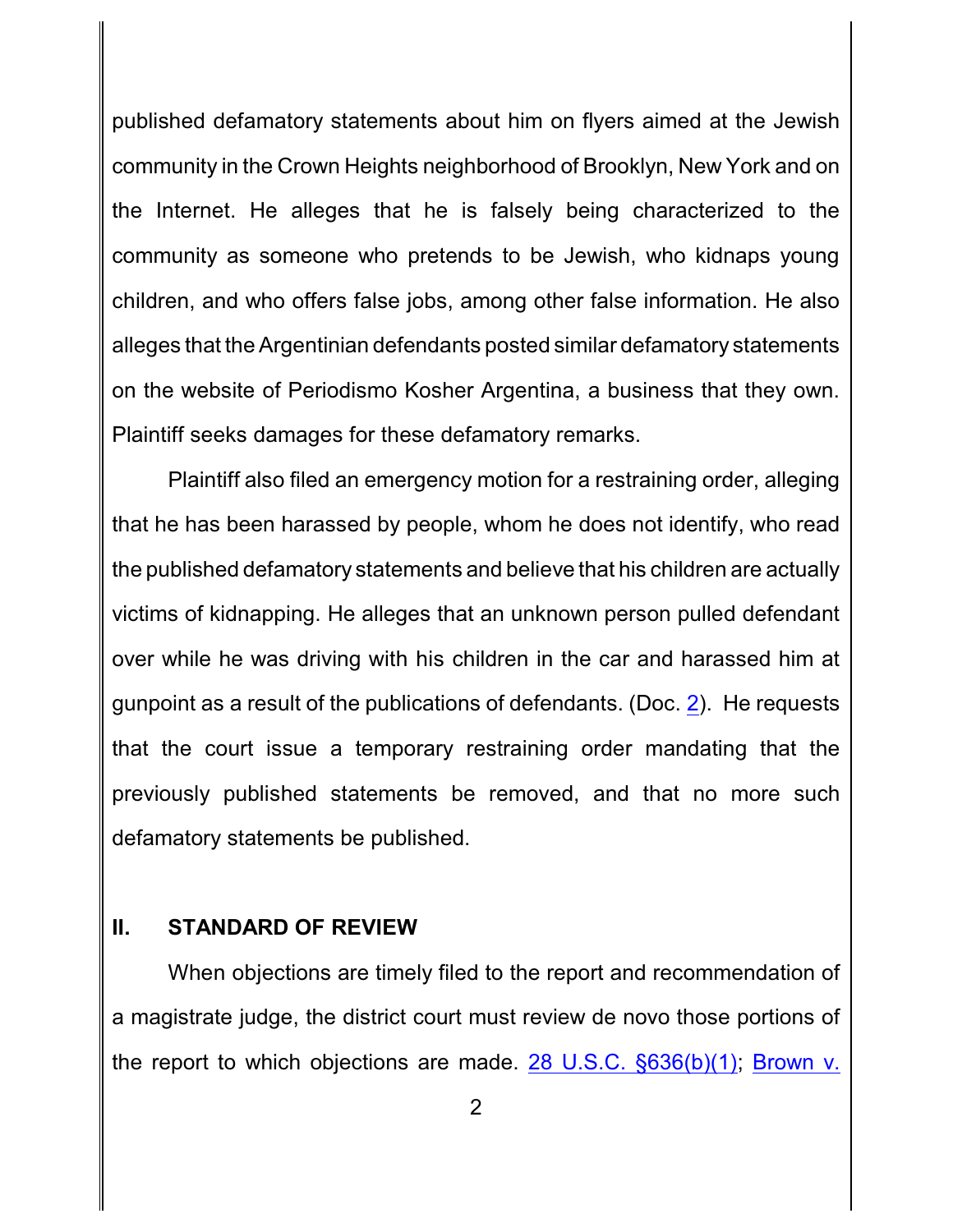Astrue, 649 F.3d 193, 195 (3d Cir. 2011). Although the standard is de novo, the extent of review is committed to the sound discretion of the district judge, and the court may rely on the recommendations of the magistrate judge to the extent it deems proper. Rieder v. Apfel, [115 F.Supp.2d 496,](http://westlaw.com/find/default.wl?ft=Y&referencepositiontype=S&rs=btil2.0&rp=%2ffind%2fdefault.wl&serialnum=2000561939&fn=_top&referenceposition=499&findtype=Y&vr=2.0&db=0004637&wbtoolsId=2000561939&HistoryType=F) 499 (M.D.Pa. [2000\)](http://westlaw.com/find/default.wl?ft=Y&referencepositiontype=S&rs=btil2.0&rp=%2ffind%2fdefault.wl&serialnum=2000561939&fn=_top&referenceposition=499&findtype=Y&vr=2.0&db=0004637&wbtoolsId=2000561939&HistoryType=F) (*citing* [United States v. Raddatz, 447 U.S. 667, 676 \(1980\)](http://westlaw.com/find/default.wl?ft=Y&referencepositiontype=S&rs=btil2.0&rp=%2ffind%2fdefault.wl&serialnum=1980116789&fn=_top&referenceposition=676&findtype=Y&vr=2.0&db=0000780&wbtoolsId=1980116789&HistoryType=F)).

For those sections of the report and recommendation to which no objection is made, the court should, as a matter of good practice, "satisfy itself that there is no clear error on the face of the record in order to accept the recommendation." Fed. [R. Civ. P.](http://westlaw.com/find/default.wl?ft=L&docname=USFRCPR72&rs=btil2.0&rp=%2ffind%2fdefault.wl&fn=_top&findtype=L&vr=2.0&db=1000600&wbtoolsId=USFRCPR72&HistoryType=F) 72(b), advisory committee notes; see also Univac Dental Co. v. Dentsply [Intern., Inc., 702 F.Supp.2d 465,](http://westlaw.com/find/default.wl?ft=Y&referencepositiontype=S&rs=btil2.0&rp=%2ffind%2fdefault.wl&serialnum=2021676896&fn=_top&referenceposition=469&findtype=Y&vr=2.0&db=0004637&wbtoolsId=2021676896&HistoryType=F) 469 (M.D.Pa. [2010\)](http://westlaw.com/find/default.wl?ft=Y&referencepositiontype=S&rs=btil2.0&rp=%2ffind%2fdefault.wl&serialnum=2021676896&fn=_top&referenceposition=469&findtype=Y&vr=2.0&db=0004637&wbtoolsId=2021676896&HistoryType=F) (*citing* [Henderson v. Carlson,](http://westlaw.com/find/default.wl?ft=Y&referencepositiontype=S&rs=btil2.0&rp=%2ffind%2fdefault.wl&serialnum=1987025807&fn=_top&referenceposition=878&findtype=Y&vr=2.0&db=0000350&wbtoolsId=1987025807&HistoryType=F) 812 F.2d 874, 878 (3d Cir. 1987) (explaining judges should give some review to every report and recommendation)). Nevertheless, whether timely objections are made or not, the district court may accept, not accept, or modify, in whole or in part, the findings or recommendations made by the magistrate judge. [28 U.S.C.](http://westlaw.com/find/default.wl?ft=L&docname=28USCAS636&rs=btil2.0&rp=%2ffind%2fdefault.wl&fn=_top&findtype=L&vr=2.0&db=1000546&wbtoolsId=28USCAS636&HistoryType=F) [§636\(b\)\(1\)](http://westlaw.com/find/default.wl?ft=L&docname=28USCAS636&rs=btil2.0&rp=%2ffind%2fdefault.wl&fn=_top&findtype=L&vr=2.0&db=1000546&wbtoolsId=28USCAS636&HistoryType=F); Local Rule 72.31.

#### **III. DISCUSSION**

As Judge Mehalchick's report explains, there is a choice of law issue in this case, and it is unclear whether the substantive law of New York or Pennsylvania should govern, as plaintiff's reputational interest extends beyond Pennsylvania to New York and Argentina. However, the choice of law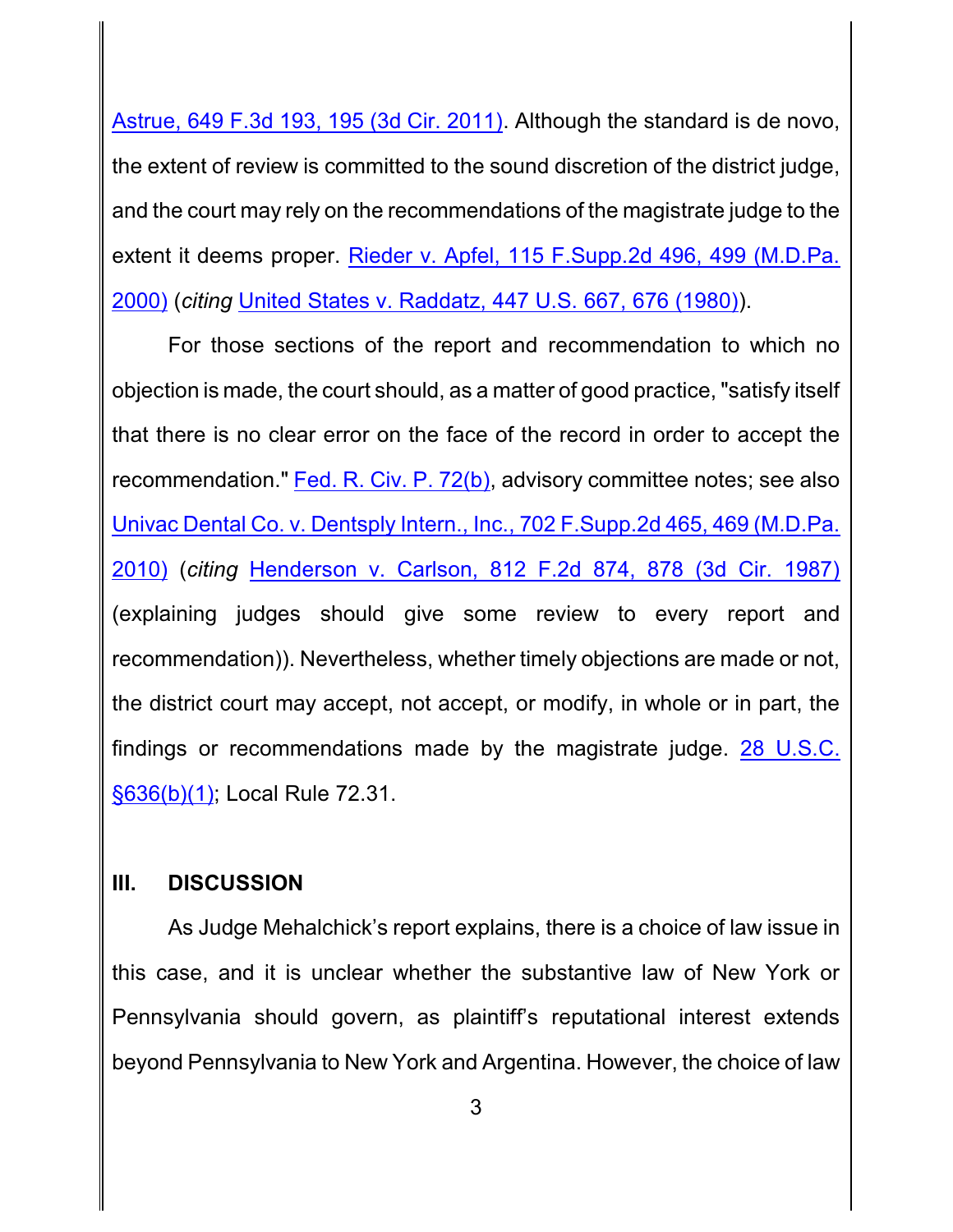question need not be resolved to decide plaintiff's motion for a temporary restraining order. Both Pennsylvania and New York ascribe to the majority rule that "equity will not enjoin a libel." Metro. [Opera Assoc., Inc., v. Local 100,](http://westlaw.com/find/default.wl?referencepositiontype=S&ft=L&docname=239FE2D172&rs=btil2.0&rp=%2ffind%2fdefault.wl&fn=_top&referenceposition=177&findtype=L&vr=2.0&db=0000350&wbtoolsId=239FE2D172&HistoryType=F) [Hotel Emps. And Restaurant Emps. Int'l, 239 F.2d](http://westlaw.com/find/default.wl?referencepositiontype=S&ft=L&docname=239FE2D172&rs=btil2.0&rp=%2ffind%2fdefault.wl&fn=_top&referenceposition=177&findtype=L&vr=2.0&db=0000350&wbtoolsId=239FE2D172&HistoryType=F) 172, 177 (2d Cir. 2001); [Kramer v. Thompson,](http://westlaw.com/find/default.wl?ft=Y&referencepositiontype=S&rs=btil2.0&rp=%2ffind%2fdefault.wl&serialnum=1991170589&fn=_top&referenceposition=677&findtype=Y&vr=2.0&db=0000350&wbtoolsId=1991170589&HistoryType=F) 947 F.2d 666, 677-78 (3d Cir. 1991)("the maxim that equity will not enjoin a libel has enjoyed nearly two centuries of widespread acceptance at common law"). Moreover, injunctions against speech have been found to be unconstitutional prior restraints on the exercise of free speech in both jurisdictions. *See* Metro. Opera, [239 F.2d, at](http://westlaw.com/find/default.wl?referencepositiontype=S&ft=L&docname=239FE2D172&rs=btil2.0&rp=%2ffind%2fdefault.wl&fn=_top&referenceposition=177&findtype=L&vr=2.0&db=0000350&wbtoolsId=239FE2D172&HistoryType=F) 177; [Kramer 947](http://westlaw.com/find/default.wl?ft=Y&referencepositiontype=S&rs=btil2.0&rp=%2ffind%2fdefault.wl&serialnum=1991170589&fn=_top&referenceposition=677&findtype=Y&vr=2.0&db=0000350&wbtoolsId=1991170589&HistoryType=F) F.2d, at 673-675 (*summarizing* Willing v. Mazzocone, [393 A.2d 1155](http://westlaw.com/find/default.wl?ft=Y&referencepositiontype=S&rs=btil2.0&rp=%2ffind%2fdefault.wl&serialnum=1991170589&fn=_top&referenceposition=677&findtype=Y&vr=2.0&db=0000350&wbtoolsId=1991170589&HistoryType=F) (Pa. [1879\)\)](http://westlaw.com/find/default.wl?ft=Y&referencepositiontype=S&rs=btil2.0&rp=%2ffind%2fdefault.wl&serialnum=1991170589&fn=_top&referenceposition=677&findtype=Y&vr=2.0&db=0000350&wbtoolsId=1991170589&HistoryType=F).

Additionally, Judge Mehalchick's report accurately notes that plaintiff's request for a temporary restraining order fails to make any showing of irreparable injury. Courts in Pennsylvania and New York have repeatedly noted that, absent extraordinary circumstances, damages are an adequate remedy for defamation. *See* Metro. Opera, [239 F.2d, at](http://westlaw.com/find/default.wl?referencepositiontype=S&ft=L&docname=239FE2D172&rs=btil2.0&rp=%2ffind%2fdefault.wl&fn=_top&referenceposition=177&findtype=L&vr=2.0&db=0000350&wbtoolsId=239FE2D172&HistoryType=F) 177; [Kramer, 947](http://westlaw.com/find/default.wl?ft=Y&referencepositiontype=S&rs=btil2.0&rp=%2ffind%2fdefault.wl&serialnum=1991170589&fn=_top&referenceposition=677&findtype=Y&vr=2.0&db=0000350&wbtoolsId=1991170589&HistoryType=F) [F.2d, at](http://westlaw.com/find/default.wl?ft=Y&referencepositiontype=S&rs=btil2.0&rp=%2ffind%2fdefault.wl&serialnum=1991170589&fn=_top&referenceposition=677&findtype=Y&vr=2.0&db=0000350&wbtoolsId=1991170589&HistoryType=F) 675; [Graboff v. American Assoc.](http://westlaw.com/find/default.wl?ft=Y&referencepositiontype=S&rs=btil2.0&rp=%2ffind%2fdefault.wl&serialnum=2030483885&fn=_top&referenceposition=5&findtype=Y&vr=2.0&db=0000999&wbtoolsId=2030483885&HistoryType=F) of Orthopaedic Surgeons, 2013 WL [1875819, at \\*5 \(E.D. Pa. May 3, 2013\)](http://westlaw.com/find/default.wl?ft=Y&referencepositiontype=S&rs=btil2.0&rp=%2ffind%2fdefault.wl&serialnum=2030483885&fn=_top&referenceposition=5&findtype=Y&vr=2.0&db=0000999&wbtoolsId=2030483885&HistoryType=F).

Thus, plaintiff's request for an injunction, (Doc. [2](http://ecf.pamd.uscourts.gov/doc1/15504645770)), is **DENIED** because it is barred by common law prohibiting injunctions against defamatory speech, it requests an unconstitutional prior restraint, and because it fails to identify any irreparable harm or injury.